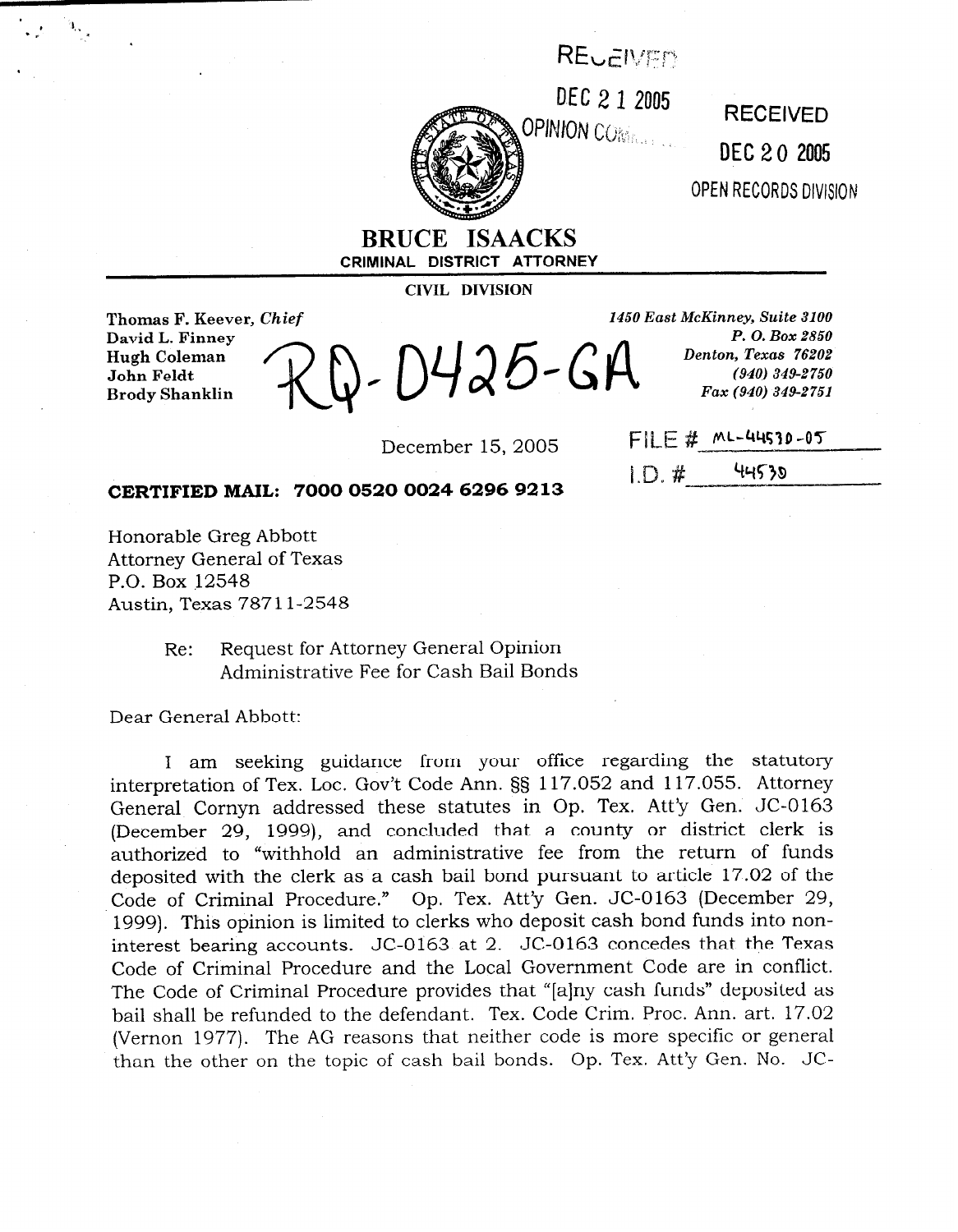0163 (December 29, 1999). He further reasons that the statute of later date prevails. Id. and see Tex. Gov't Code Ann. 5 331.025 (Vernon 1998).

JC-0163 was written on December 29, 1999, and Local Government Code 5 117.055 was amended in 1998. On April 29, 1999, the Texas Supreme Court, in a unanimous opinion, addressed the issues of cash bail bonds, the Local Government Code, the Property Code, and the transfer of cash funds. Melton v. State, 993 S.W.2d 95 (Tex. 1999). It appears that JC-0163, in approving the fee from cash bail bonds, wholly failed to address Melton. The Supreme Court concluded that cash bail bonds were registry funds under the control of the clerks. Melton at 97. The Court also decided that cash bail bond funds fell under the auspices of the Property Code for purposes of escheat. Melton at 99-100. However, when the Court addressed the release of cash bail bond funds, it gave preference to the specific nature of Code of Criminal Procedure art. 17.02 over the general provisions of the Property Code. "If a general provision conflicts with a specific provision, they should be construed, if possible, so that effect is given to both [cite omitted]. When one statute deals with a subject in comprehensive terms, like section 74.301(a) of the Property Code, and another deals with a portion of the same subject in a more particular way, like article 17.02 of the Code of Criminal Procedure, the specific will prevail. See Tex. Gov't Code § 311.026(b). Because article 17.02 speaks specifically to the release of cash bail bonds, it controls over the more general Property Code provisions . . . ." Melton at 103.

Local Government Code § 117.055 deals generally with "registry funds" that have not earned interest" and requires a fee deduction upon withdrawal. Tex. Gov't Code Ann. § 117.055 (Vernon Supp 2003). Article 17.02 deals specifically with cash bail bonds. JC-0163's conclusion that article 17.02 of the Code of Criminal Procedure is not more specific than Local Government Code 5 117.055 appears to be in conflict with the Supreme Court's finding in Melton. JC-0163 also fails to address the issue that the substantive bond forfeiture law is criminal in nature, but follows the Rules of Civil Procedure. Tex. Code Crim. Proc. Ann. 5 22.10 (Vernon 2001); Dees v. State, 865 S.W.2d 461 (Tex. Crim. App. 1993); and Williams v. State, 707 S.W.2d 40 (Tex. Crim. App. 1986). Since bail bonds and their administration are criminal in nature, criminal codes take precedence over civil codes. Camacho v. Samaniego, 831 S.W.2d 804 (Tex. 1992). A brief review of the statutes themselves reveals that 5 117.055 speaks to registry funds in general. Article 17.02, however, deals directly with cash bail bonds rather than a general reference to all "registry funds".